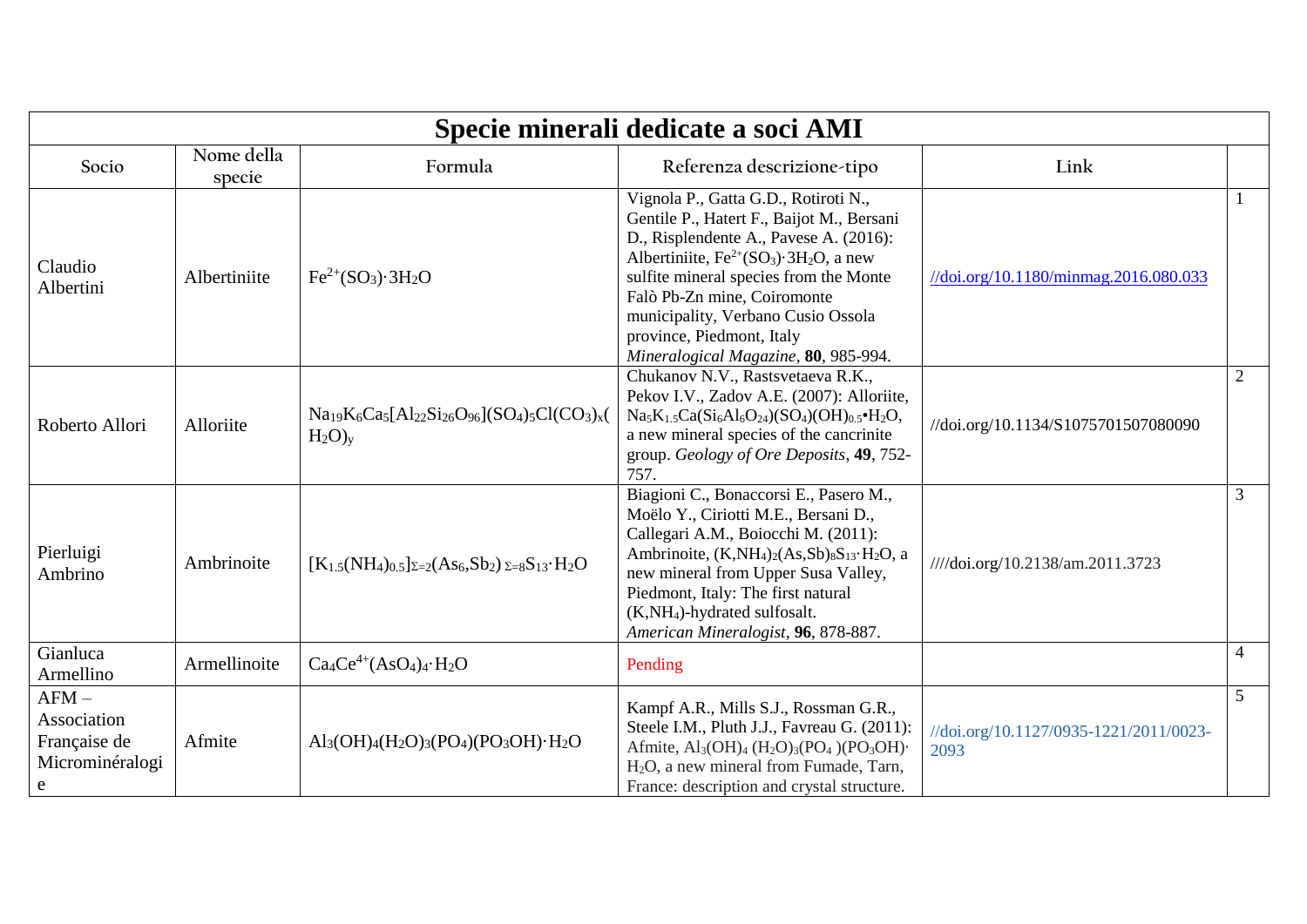|                     |                     |                                                                            | European Journal of Mineralogie, 23,<br>269-277.                                                                                                                                                                                                                                                                                                      |                                     |        |
|---------------------|---------------------|----------------------------------------------------------------------------|-------------------------------------------------------------------------------------------------------------------------------------------------------------------------------------------------------------------------------------------------------------------------------------------------------------------------------------------------------|-------------------------------------|--------|
| Corrado Baestra     | Balestraite         | $K(Li2V5+)Si4O10O2$                                                        | Lepore G.O., Bindi L., Zanetti A.,<br>Ciriotti M.E., Medenbach O., Bonazzi P.<br>(2015): Balestraite, $KLi2VSi4O10O2$ , the<br>first member of the mica group with<br>octahedral $V^{5+}$ . American Mineralogist,<br>100, 608-614.                                                                                                                   | //dx.doi.org/10.2138/am-2015-4972   | 6      |
| Tiberio Bardi       | Tiberiobardiit<br>e | ${C\mu_9Al[SiO_3(OH)]_2(OH)_{12}(H_2O)_6}{SO_4}$<br>$)_{1.5} \cdot 10H_2O$ | Biagioni C., Pasero M., Zaccarini F.<br>(2017): Tiberiobardiite,<br>$Cu_9Al(SiO_3OH)_2(OH)_{12}(H_2O)_6(SO_4)_{1.5}\cdot 10$<br>H <sub>2</sub> O, a New Mineral Related to<br>Chalcophyllite from the Cretaio Cu<br>Prospect, Massa Marittima, Grosseto<br>(Tuscany, Italy): Occurrence and Crystal<br>Structure. Minerals, 8, 152.                   | //doi.org/10.3390/min8040152        | $\tau$ |
| Luca Bindi          | Lucabindiite        | $KAs^{3+4}O_6(Cl,Br)$                                                      | Garavelli A., Mitolo D., Pinto D.,<br>Vurro F. (2013): Lucabindiite,<br>$(K, NH4) As4O6(Cl, Br)$ , a new fumarole<br>mineral from the "La Fossa" crater at<br>Vulcano, Aeolian Islands, Italy.<br>American Mineralogist, 98, 470-477.                                                                                                                 | //dx.doi.org/10.2138/am.2013.4194   | 8      |
| Günter Blaß         | Günterblassit<br>e  | $(K,Ca)_{3-x}Fe[(Si,Al)_{13}O_{25}(OH, O)_{4}(H_2O)_{7}$                   | Chukanov N.V., Rastsvetaeva R.K.,<br>Aksenov S.M., Pekov I.V., Britvin S.N.,<br>Belakovsky D.I., Schüller W., Ternes B.<br>$(2012)$ : Gunterblassite, $(K, Ca)_{3-}$<br>$_{x}Fe[(Si,Al)_{13}O_{25}(OH, O)_{4}]\cdot 7H_{2}O$ , a new<br>mineral, the first phillosilicate with triple<br>tetrahedral layer. Geology of Ore<br>Deposits,, 54, 656-662. | //doi.org/10.1134/S1075701512080065 | 9      |
| Enrico Bonacina     | Bonacinaite         | Sc(AsO <sub>4</sub> )·2H <sub>2</sub> O                                    | Pending                                                                                                                                                                                                                                                                                                                                               |                                     | 10     |
| Matteo<br>Boscardin | Boscardinite        | $AgTl_2Pb_6(Sb_{15}As_4)_{\Sigma19}S_{36}$                                 | Orlandi P., Biagioni C., Bonaccorsi<br>E., Moëlo Y., Paar W. (2011): Lead-<br>antimony sulfosalts from Tuscany (Italy).                                                                                                                                                                                                                               | //doi.org/10.3749/canmin.50.2.235   | 11     |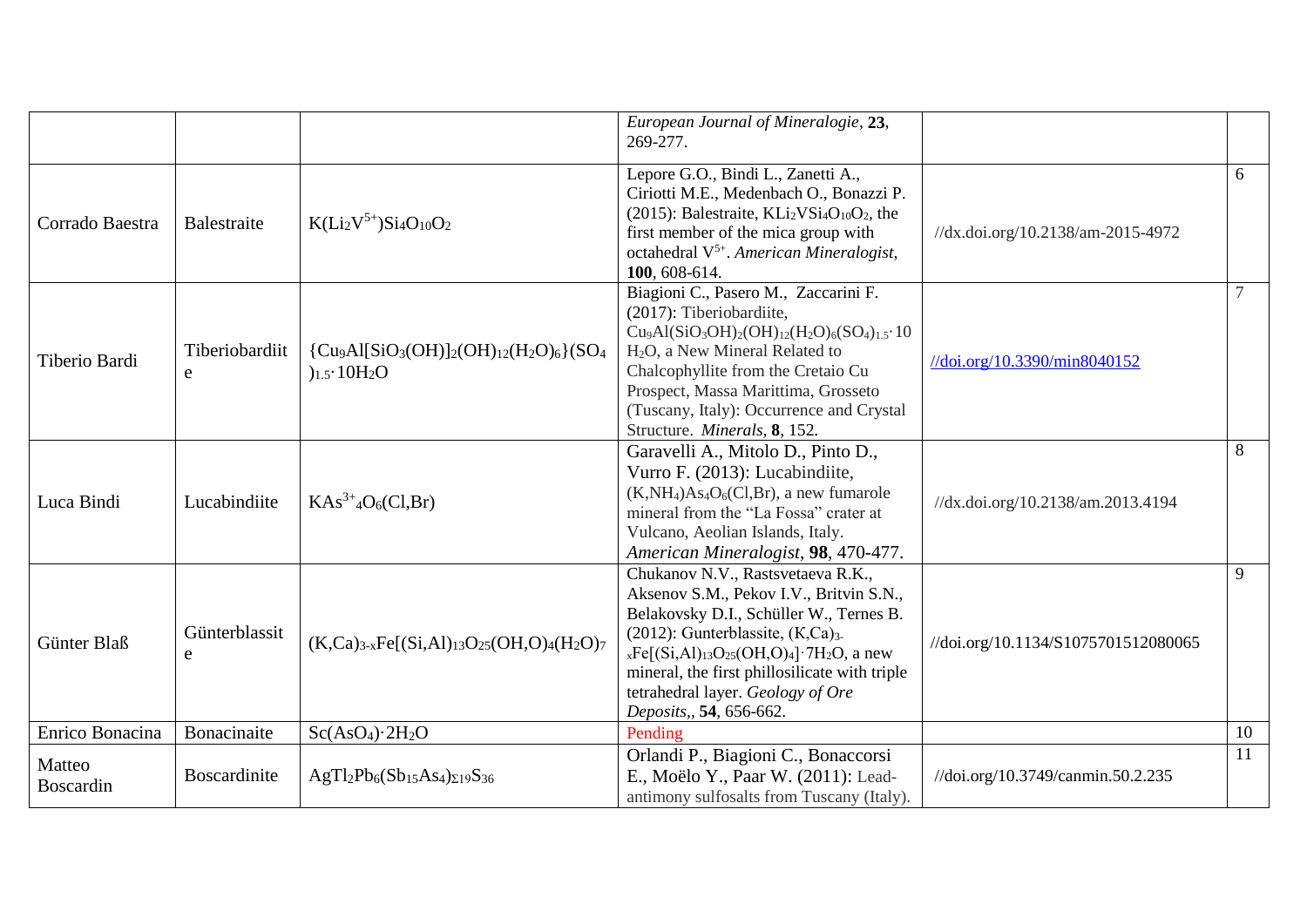|                |                  |                                                                                                                    | XII. Boscardinite, TlPb <sub>4</sub> (Sb <sub>7</sub> As <sub>2</sub> ) <sub>29</sub> S <sub>18</sub> , a |                                        |    |
|----------------|------------------|--------------------------------------------------------------------------------------------------------------------|-----------------------------------------------------------------------------------------------------------|----------------------------------------|----|
|                |                  |                                                                                                                    | new species from Monte Arsiccio mine:                                                                     |                                        |    |
|                |                  |                                                                                                                    | Occurrence and crystal structure.                                                                         |                                        |    |
|                |                  |                                                                                                                    | Canadian Mineralogist, 49, 235-251.                                                                       |                                        |    |
|                |                  |                                                                                                                    | Biagioni C. & Moelo Y. (2017): Lead-                                                                      |                                        |    |
|                |                  |                                                                                                                    | antimony sulfosalts from Tuscany (Italy).                                                                 |                                        |    |
|                |                  |                                                                                                                    | XVIII. New data on the crystal-chemistry                                                                  |                                        |    |
|                |                  |                                                                                                                    | of boscardinite. Mineralogical Magazine,                                                                  |                                        |    |
|                |                  |                                                                                                                    | 81, 47-60.                                                                                                |                                        |    |
|                |                  |                                                                                                                    | Ertl A., Baksheev I.A., Giester G.,                                                                       |                                        | 12 |
|                |                  |                                                                                                                    | Lengauer C.L., Prokofiev V.Yu., Zorina                                                                    |                                        |    |
|                |                  |                                                                                                                    | L.D. (2016): Bosiite,                                                                                     |                                        |    |
| Fernando Bosi  | <b>Bosiite</b>   | $NaFe3+3(Al4Mg2)(Si6O18)(BO3)3(OH)3O$                                                                              | $NaFe3+3(A14Mg2)(Si6O18)(BO3)3(OH)3O,$                                                                    | //doi.org/10.1127/ejm/2016/0028-2540   |    |
|                |                  |                                                                                                                    | a new ferric member of the tourmaline                                                                     |                                        |    |
|                |                  |                                                                                                                    | supergroup from the Darasun gold                                                                          |                                        |    |
|                |                  |                                                                                                                    | deposit, Transbaikalia, Russia. European                                                                  |                                        |    |
|                |                  |                                                                                                                    | Journal of Mineralogy, 28, 581-591.                                                                       |                                        |    |
|                |                  |                                                                                                                    | Cámara F., Bittarello E., Ciriotti M.E.,                                                                  |                                        | 13 |
|                |                  |                                                                                                                    | Nestola F., Radica F., Marchesini M.                                                                      |                                        |    |
|                |                  |                                                                                                                    | (2015): As-bearing new mineral species                                                                    |                                        |    |
| Roberto Bracco | <b>Braccoite</b> | $N\text{a}Mn^{2+}{}_{5}^{S}[\text{Si}_{5}\text{As}^{5+}\text{O}_{17}(\text{OH})](\text{OH})$                       | from Valletta mine, Maira Valley,                                                                         | //doi.org/10.1180/minmag.2015.079.1.14 |    |
|                |                  |                                                                                                                    | Piedmont, Italy: II. Braccoite,                                                                           |                                        |    |
|                |                  |                                                                                                                    | $N\alpha Mn^{2+}{}_{5}[Si_{5}AsO_{17}(OH)](OH),$                                                          |                                        |    |
|                |                  |                                                                                                                    | description and crystal structure.                                                                        |                                        |    |
|                |                  |                                                                                                                    | Mineralogical Magazine, 79, 171-189.                                                                      |                                        |    |
|                |                  |                                                                                                                    | Sokolova E., Abdu Y., Hawthorne F.C.,                                                                     |                                        | 14 |
|                |                  |                                                                                                                    | Stepanov A.V., Bekenova G.K.,                                                                             |                                        |    |
|                |                  |                                                                                                                    | Kotel'nikov P.E. (2009): Cámaraite,                                                                       |                                        |    |
| Fernando       | Cámaraite        | $Ba_3NaFe^{2+}{}_8Ti_4(Si_2O_7)_4O_4(OH)_4F_3$                                                                     | $Ba_3NaTi_4(Fe^{2+}, Mn)_8(Si_2O_7)_4O_4(OH,F)_7.$ I.                                                     | //doi.org/10.1180/minmag.2009.073.5.84 |    |
| Cámara Artigas |                  |                                                                                                                    | A new Ti-silicate mineral from the                                                                        |                                        |    |
|                |                  |                                                                                                                    | Verkhnee Espe Deposit, Akjailyautas                                                                       |                                        |    |
|                |                  |                                                                                                                    | Mountains, Kazakhstan. Mineralogical                                                                      |                                        |    |
|                |                  |                                                                                                                    | Magazine, 73, 847-854.                                                                                    |                                        |    |
| Italo          | Campostriniit    | $(Bi^{3+}$ , Na)(NH <sub>4</sub> ) <sub>2</sub> Na <sub>2</sub> (SO <sub>4</sub> ) <sub>6</sub> . H <sub>2</sub> O | Demartin F., Castellano C., Gramaccioli                                                                   | //doi.org/10.1180/minmag.2015.079.4.10 | 15 |
| Campostrini    | e                |                                                                                                                    | C.M. (2015):, Campostriniite,                                                                             |                                        |    |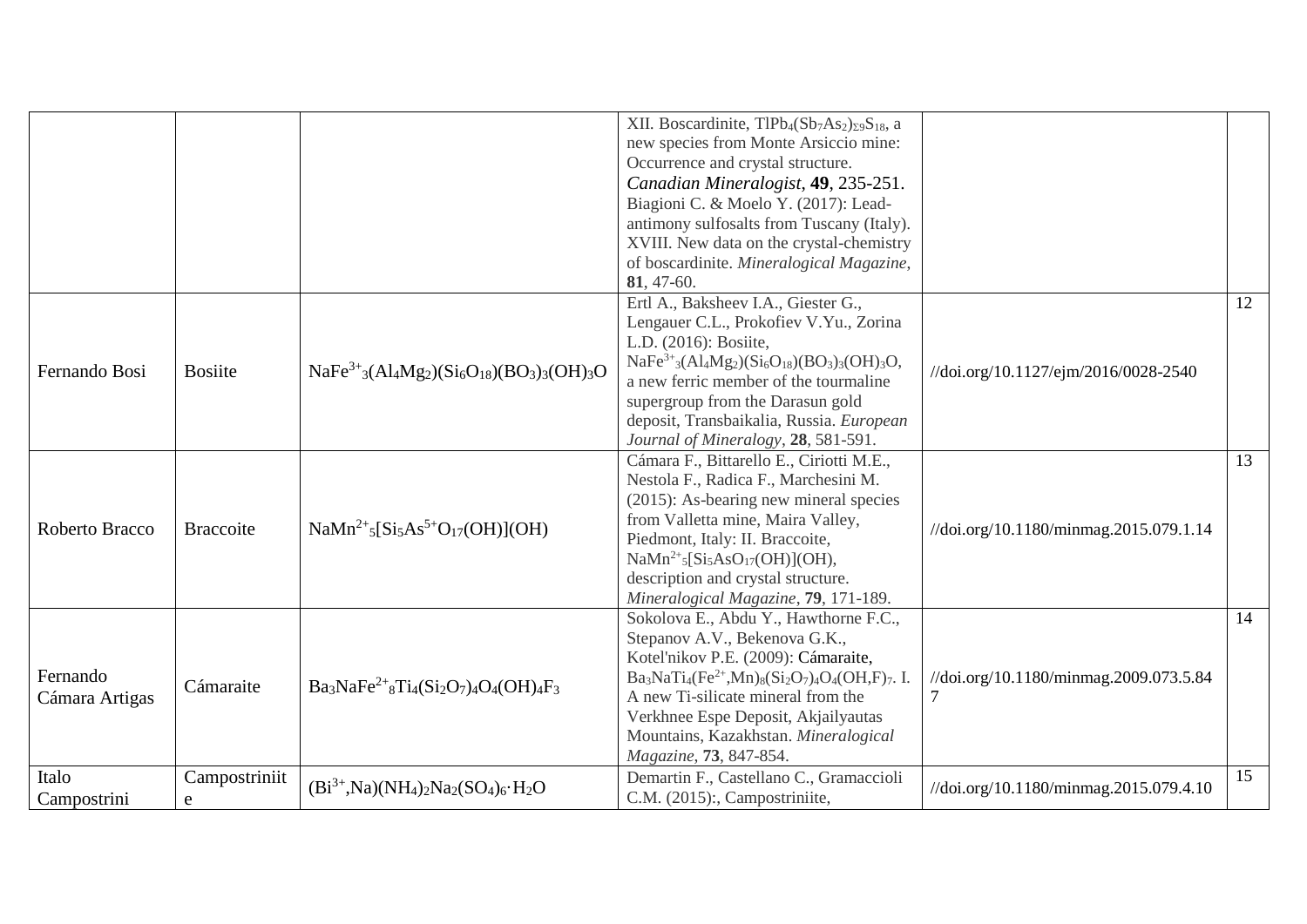|                                                                              |               |                                                                              | $(Bi^{3+},Na)_{3}(NH_4,K)_{2}Na_2(SO_4)_{6}\cdot H_2O$ , a new                              |                                        |    |
|------------------------------------------------------------------------------|---------------|------------------------------------------------------------------------------|---------------------------------------------------------------------------------------------|----------------------------------------|----|
|                                                                              |               |                                                                              | sulfate isostructural with görgeyite, from                                                  |                                        |    |
|                                                                              |               |                                                                              | La Fossa Crater, Vulcano, Aeolian                                                           |                                        |    |
|                                                                              |               |                                                                              | Islands, Italy. Mineralogical Magazine,                                                     |                                        |    |
|                                                                              |               |                                                                              | 79, 1007-1018.                                                                              |                                        |    |
|                                                                              |               |                                                                              | Kampf A.R., Cámara F., Ciriotti M.E.,                                                       |                                        | 16 |
|                                                                              |               |                                                                              | Nash B.P., Balestra C., Chiappino L.                                                        |                                        |    |
|                                                                              |               |                                                                              | (2016): Castellaroite,                                                                      |                                        |    |
|                                                                              | Castellaroite | $Mn^{2+}$ <sub>3</sub> [AsO <sub>4</sub> ] <sub>2</sub> .4.5H <sub>2</sub> O | $Mn^{2+}$ <sub>3</sub> $(AsO4)2$ $\cdot$ 4.5H <sub>2</sub> O, a new mineral                 | //doi.org/10.1127/ejm/2016/0028-2535   |    |
|                                                                              |               |                                                                              | from Italy related to metaswitzerite.                                                       |                                        |    |
|                                                                              |               |                                                                              | European Journal of Mineralogy, 28,                                                         |                                        |    |
|                                                                              |               |                                                                              | 687-696.                                                                                    |                                        |    |
|                                                                              |               |                                                                              | Kampf A.R. & Housley R.M. (2015):                                                           |                                        | 17 |
|                                                                              |               |                                                                              | Chiappinoite-(Y), $Y_2Mn(Si_3O_7)_4$ , a new                                                |                                        |    |
|                                                                              | Chiappinoite- |                                                                              | layer silicate found in peralkaline syenitic                                                |                                        |    |
|                                                                              | (Y)           | $Y_2Mn(Si_3O_7)4$                                                            | ejecta from the Água de Pau volcano,                                                        | //doi.org/10.1127/ejm/2014/0026-2416   |    |
|                                                                              |               |                                                                              | Azores. European Journal of                                                                 |                                        |    |
|                                                                              |               |                                                                              | Mineralogy, 27, 91-97.                                                                      |                                        |    |
|                                                                              |               |                                                                              | Bindi L., Biagioni C., Martini B. Salvetti                                                  |                                        | 18 |
|                                                                              |               |                                                                              | A. (2016): Ciriottiite,                                                                     |                                        |    |
|                                                                              |               |                                                                              | $Cu(Cu, Ag)_{3}Pb_{19}(Sb, As)22(As_2)S_{56}$ , the                                         |                                        |    |
|                                                                              | Ciriottiite   | $Cu(Cu, Ag)_{3}Pb_{19}[(Sb, As)_{22}(As-As)]S_{56}$                          | Cu-Analogue of Sterryite from the                                                           | //doi.org/10.3390/min6010008           |    |
|                                                                              |               |                                                                              | Tavagnasco Mining District, Piedmont,                                                       |                                        |    |
| Fabrizio<br>Castellaro<br>Luigi Chiappino<br>Marco E. Ciriotti<br>Tavagnasco |               |                                                                              | Italy. Minerals, 6, 8.                                                                      |                                        |    |
|                                                                              |               |                                                                              | Bindi L., Biagioni C., Martini B., Salvetti                                                 |                                        | 19 |
|                                                                              |               |                                                                              | A., Dalla Fontana G., Taronna M.,                                                           |                                        |    |
| Comune di                                                                    | Tavagnascoit  | $Bi_4O_4(SO_4)(OH)_2$                                                        | Ciriotti M.E. (2016): Tavagnascoite,                                                        |                                        |    |
|                                                                              | e             |                                                                              | $Bi_4O_4(SO_4)(OH)_2$ , a new oxy-hydroxy                                                   | //doi.org/10.1180/minmag.2016.080.010  |    |
|                                                                              |               |                                                                              | bismuth sulfate related to klebelsbergite.                                                  |                                        |    |
|                                                                              |               |                                                                              | Mineralogical Magazine, 80, 647-657.                                                        |                                        |    |
|                                                                              |               |                                                                              | Guastoni A., Bindi L., Nestola F. (2012):                                                   |                                        | 20 |
| Luca                                                                         | Debattistiite |                                                                              | Debattistiite, Ag9Hg <sub>0.5</sub> As <sub>6</sub> S <sub>12</sub> Te <sub>2</sub> , a new | //doi.org/10.1180/minmag.2012.076.3.21 |    |
| de Battisti                                                                  |               | $Ag9Hg0.5As6S12Te2$                                                          | Te-bearing sulfosalt from Lengenbach                                                        |                                        |    |
|                                                                              |               |                                                                              | quarry, Binn Valley, Switzerland:                                                           |                                        |    |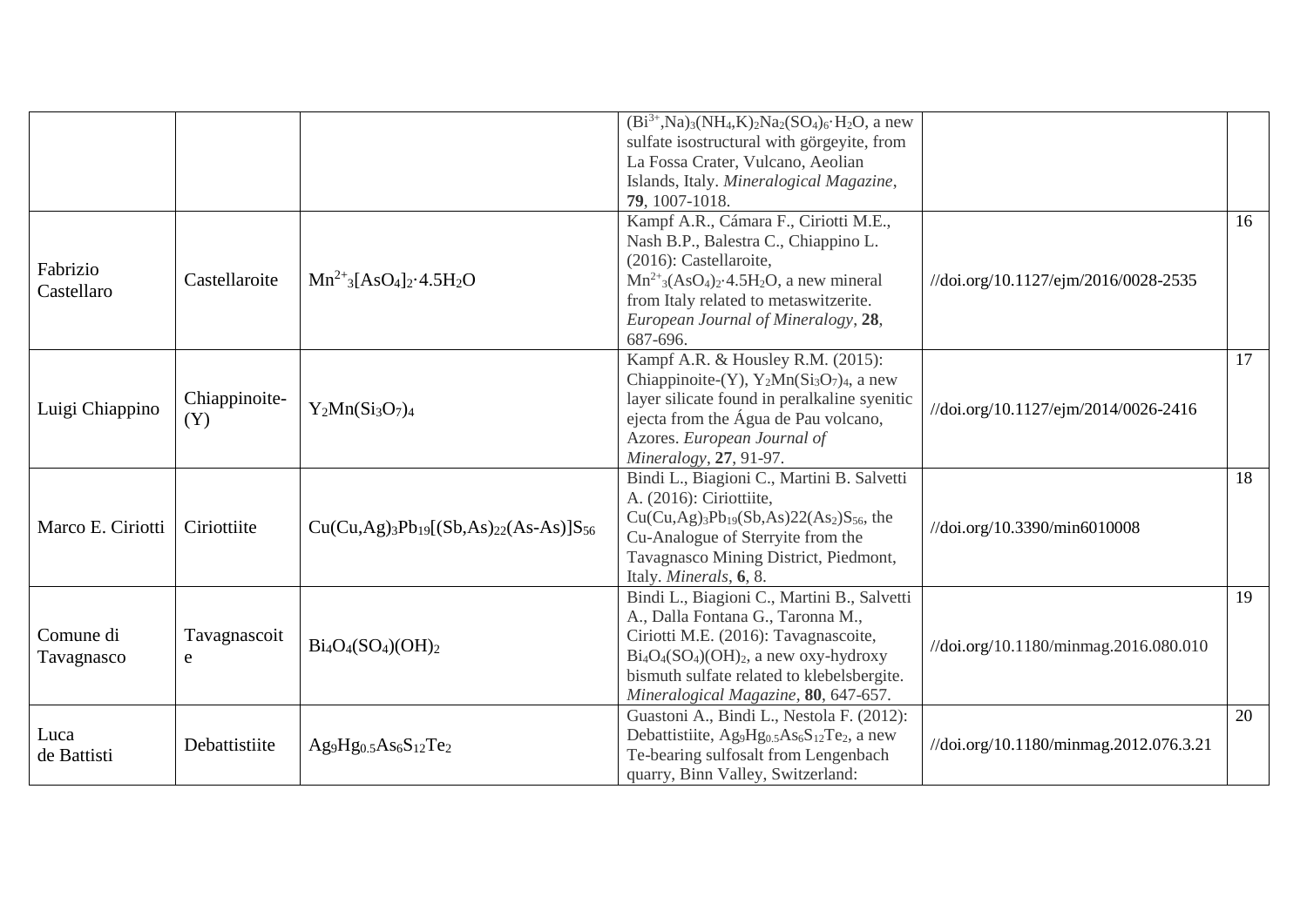|                      |                |                                                                                                                                                        | description and crystal structure.                                               |                                                     |                 |
|----------------------|----------------|--------------------------------------------------------------------------------------------------------------------------------------------------------|----------------------------------------------------------------------------------|-----------------------------------------------------|-----------------|
|                      |                |                                                                                                                                                        | Mineralogical Magazine, 76, 743-750.                                             |                                                     |                 |
|                      |                |                                                                                                                                                        | Tait K.T., Hawthorne F.C., Grice J.D.,                                           |                                                     | 21              |
|                      |                |                                                                                                                                                        | Ottolini L., Nayak V.K. (2005):                                                  |                                                     |                 |
|                      | Mangani-       |                                                                                                                                                        | Dellaventuraite,                                                                 |                                                     |                 |
| Giancarlo Della      | dellaventurait | $NaNa2(MgMn3+2Ti4+Li)Si8O22O2$                                                                                                                         | $NaNa2(MgMn3+2Ti4+Li)Si8O22O2$ , a new                                           |                                                     |                 |
| Ventura              |                |                                                                                                                                                        | anhydrous amphibole from the                                                     | //doi.org/10.2138/am.2005.1659                      |                 |
|                      | e              |                                                                                                                                                        | Kajlidongri Manganese Mine, Jhabua                                               |                                                     |                 |
|                      |                |                                                                                                                                                        | District, Madhya Pradesh, India.                                                 |                                                     |                 |
|                      |                |                                                                                                                                                        | American Mineralogist, 90, 305-309.                                              |                                                     |                 |
|                      |                |                                                                                                                                                        | Gramaccioli C.M. & Campostrini I.                                                |                                                     | 22              |
|                      |                |                                                                                                                                                        | (2007): Demartinite, a new natural                                               |                                                     |                 |
| Francesco            | Demartinite    | $K_2SiF_6$                                                                                                                                             | polymorph of K <sub>2</sub> SiF <sub>6</sub> from La Fossa                       | $\frac{1}{\dot{a}}$ .org/10.2113/gscanmin.45.5.1275 |                 |
| Demartin             |                |                                                                                                                                                        | crater, Vulcano, Aeolian Islands, Italy.                                         |                                                     |                 |
|                      |                |                                                                                                                                                        | Canadian Mineralogist, 45, 1275-1280.                                            |                                                     |                 |
|                      |                |                                                                                                                                                        | Bindi L., Nestola F., Kolitsch U.,                                               |                                                     | 23              |
|                      |                |                                                                                                                                                        | Guastoni A., Zorzi F. (2011): Fassinaite,                                        |                                                     |                 |
| <b>Bruno Fassina</b> | Fassinaite     | $Pb^{2+}{}_{2}(CO_{3})(S^{6+}O_{3}S^{-2})$                                                                                                             | $Pb^{2+}(S_2O_3)(CO_3)$ , the first mineral with                                 | //doi.org/10.1180/minmag.2011.075.6.2721            |                 |
|                      |                |                                                                                                                                                        | coexisting thiosulphate and carbonate                                            |                                                     |                 |
|                      |                |                                                                                                                                                        | groups: description and crystal structure.                                       |                                                     |                 |
|                      |                |                                                                                                                                                        | Mineralogical Magazine, 75, 2721-2732.                                           |                                                     |                 |
|                      |                |                                                                                                                                                        | Mills S.J., Kampf A.R., Christy A.G.,                                            |                                                     | 24              |
|                      |                |                                                                                                                                                        | Housley R.M., Thorne B., Chen Yu-S.,                                             |                                                     |                 |
|                      |                |                                                                                                                                                        | Steele I.M. (2014): Favreauite, a new                                            |                                                     |                 |
| Georges Favreau      | Favreauite     | $PbCu6(BiO4)(SeO3)4(OH)·H2O$                                                                                                                           | selenite mineral from the El Dragon                                              | //doi.org/10.1127/ejm/2014/0026-2405                |                 |
|                      |                |                                                                                                                                                        | mine, Bolivia. European Journal of                                               |                                                     |                 |
|                      |                |                                                                                                                                                        | Mineralogy, 26, 771-781.                                                         |                                                     |                 |
|                      |                |                                                                                                                                                        | Mills S.J., Grey I.E., Kampf A.R.,                                               |                                                     | $\overline{25}$ |
|                      |                |                                                                                                                                                        | MacRae C.M., Smith J.B., Davidson C.J.,                                          |                                                     |                 |
| James (Jim)          |                |                                                                                                                                                        | Glenn A.M. (2016): Ferraioloite,                                                 |                                                     |                 |
|                      |                | $MgMn^{2+}{}_{4}$ (Fe <sup>2+</sup> <sub>0.5</sub> Al <sup>3+</sup> <sub>0.5</sub> ) <sub>4</sub> Zn <sub>4</sub> (PO <sub>4</sub> ) <sub>8</sub> (OH) | $MgMn^{2+}{}_{4}(Fe^{2+}{}_{0.5}Al^{3+}{}_{0.5}){}_{4}Zn_{4}(PO_4)_{8}(OH)_{4}($ |                                                     |                 |
| Anthony              | Ferraioloite   | $_4(H_2O)_{20}$                                                                                                                                        | $H_2O_{20}$ , a new secondary phosphate                                          | //doi.org/10.1127/ejm/2016/0028-2525                |                 |
| Ferraiolo            |                |                                                                                                                                                        | mineral from the Foote mine, USA.                                                |                                                     |                 |
|                      |                |                                                                                                                                                        | European Journal of Mineralogy, 28,                                              |                                                     |                 |
|                      |                |                                                                                                                                                        | 655-661.                                                                         |                                                     |                 |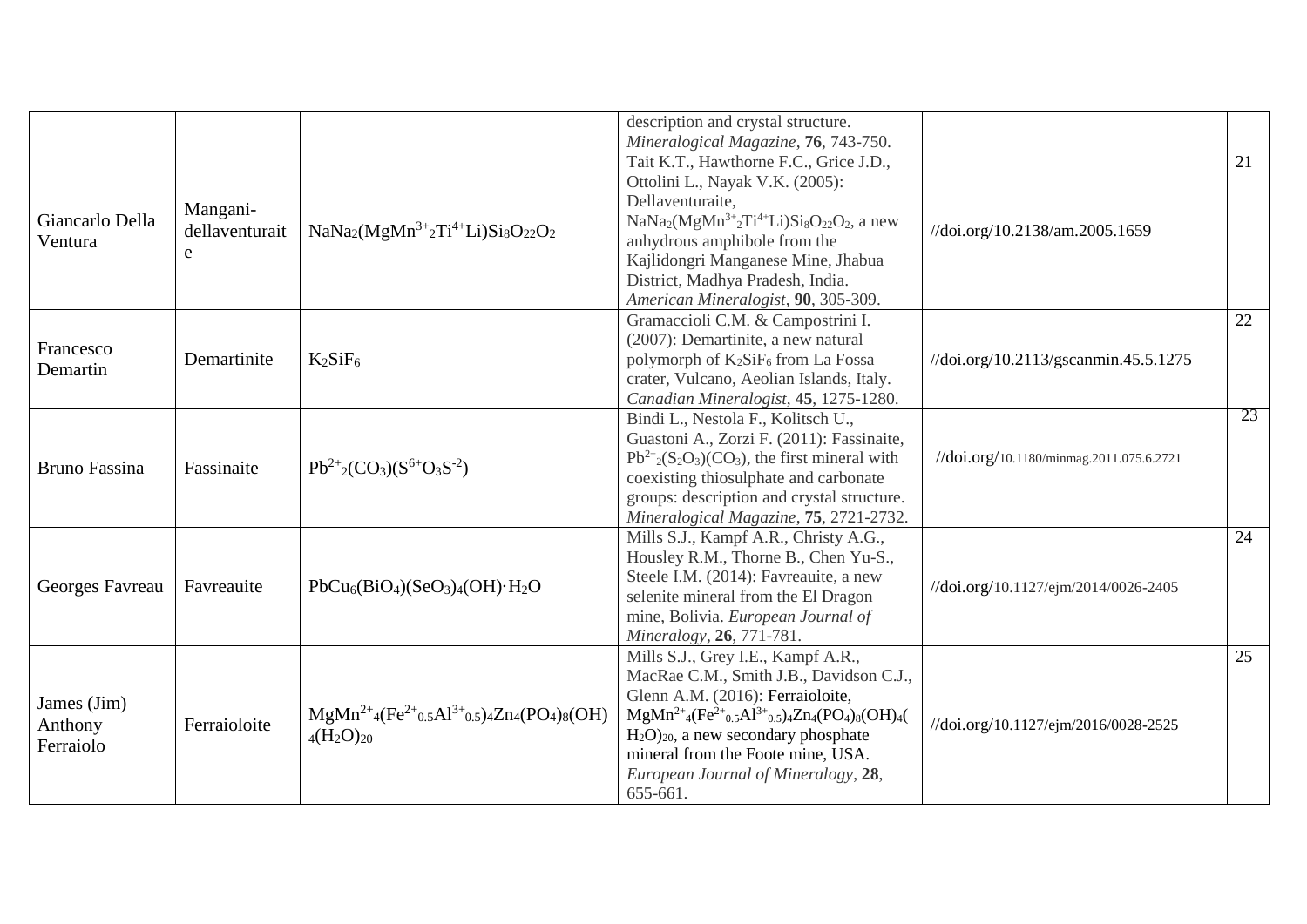| Giovanni<br>Ferraris       | Ferrarisite              | $Ca5(AsO4)2(As5+O3OH)2·9H2O$                             | Bari H., Permingeat F., Pierrot R.,<br>Walenta K. (1980): La ferrarisite<br>$Ca5H2(AsO4)4·9H2O,$<br>une nouvelle espèce minérale dimorphe<br>de la guérinite. Bulletin de Minéralogie,<br>103, 533-540.                                                                                                           | Without doi                                    | 26 |
|----------------------------|--------------------------|----------------------------------------------------------|-------------------------------------------------------------------------------------------------------------------------------------------------------------------------------------------------------------------------------------------------------------------------------------------------------------------|------------------------------------------------|----|
| Mario Gelosa               | Gelosaite                | $Bi^{3+}(Mo^{5+}_{1.40}Mo^{6+})_{\Sigma=2.40}O_7(OH)_2$  | Demartin F., Orlandi P., Pasero M.,<br>Leverett P., Williams P., Hibbs D.<br>(2011): Gelosaite, a new mineral from Su<br>Senargiu (CA), Sardinia, Italy and a<br>second occurrence from Kingsgate, New<br>England, Australia. American<br>Mineralogist, 96, 268-273.                                              | //doi.org/10.2138/am.2011.3597                 | 27 |
| Carlo Maria<br>Gramaccioli | Gramaccioliit<br>$e-(Y)$ | $(Pb, Sr)(Y, Mn)Fe3+2(Ti, Fe3+)18O38$                    | Orlandi P., Pasero M., Rotiroti N., Olmi<br>F., Demartin F., Moëlo, Y. (2004):<br>Gramaccioliite- $(Y)$ , a new mineral of the<br>crichtonite group from Stura Valley,<br>Piedmont, Italy. European Journal of<br>Mineralogy, 16, 171-175.                                                                        | //doi.org/10.1127/0935-1221/2004/0016-<br>0171 | 28 |
| Uwe Kolitsch               | Kolitschite              | $Pb[Zn_{0.5}]Fe_3[(AsO4)(AsO3OH)](O$<br>$H$ <sub>6</sub> | Mills S.J., Grey I.E., Mumme W.G.,<br>Miyawaki R., Matsubara S., Bordet P.,<br>Birch W.D., Raudsepp M. (2008):<br>Kolitschite,<br>$Pb[Zn_{0.5}\Box_{0.5}]Fe_3[(AsO_4)_2(OH)_6,$ a new<br>arsenate mineral from Broken Hill, New<br>South Wales, Australia. Australian<br>Journal of Mineralogy, 14, 63-67.        | Without doi                                    | 29 |
| Marzio<br>Mamberti         | Mambertiite              | $Bi^{3+}Mo^{5+}{}_{2.8}O_8(OH)$                          | Orlandi P., Biagioni C., Pasero M.,<br>Demartin F., Campostrini I., Merlino S.<br>(2015): Mambertiite, $BiMo^{5+}_{2.80}O_8(OH)$ ,<br>a new mineral from Su Seinargiu,<br>Sardinia, Italy: occurrence, crystal<br>structure, and relationships with<br>gelosaite. European Journal of<br>Mineralogy, 27, 405-415. | //doi.org/10.1127/ejm/2015/0027-2434           | 30 |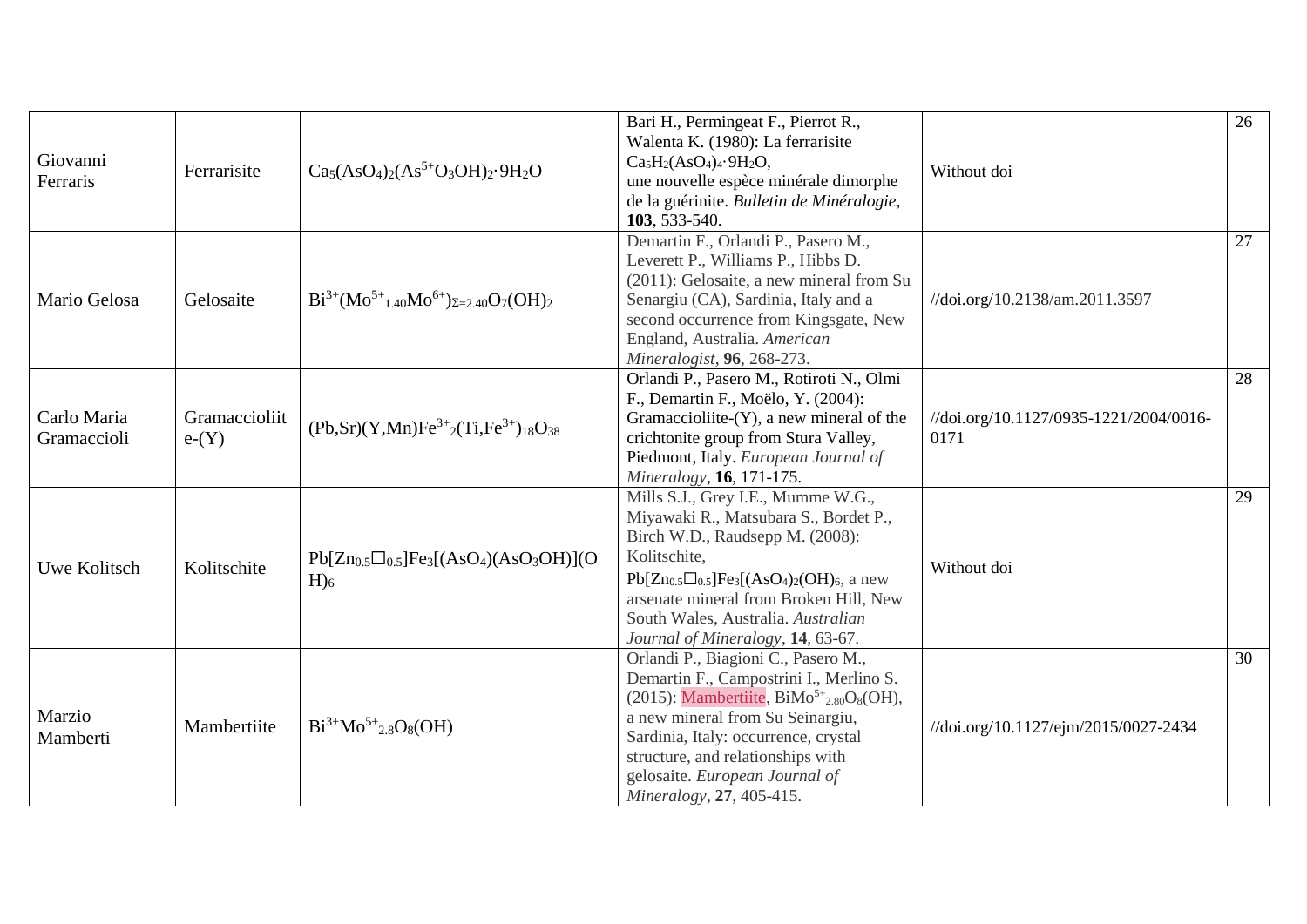| Silvio Menchetti        | Menchettiite | AgPb <sub>2.4</sub> Mn <sup>2+</sup> <sub>1.6</sub> (Sb <sub>3</sub> As <sub>2</sub> )S <sub>12</sub> | Bindi L., Keutsch F.N., Bonazzi P.<br>(2012): Menchettiite,<br>$AgPb_{2.4}Mn^{2+}$ <sub>1.6</sub> Sb <sub>3</sub> As <sub>2</sub> S <sub>12</sub> , a new sulfosalt<br>belonging to the lillianite series from the<br>Uchucchacua polymetallic deposit, Lima<br>Department, Peru. American                           | //dx.doi.org/10.2138/am.2012.3944              | 31 |
|-------------------------|--------------|-------------------------------------------------------------------------------------------------------|----------------------------------------------------------------------------------------------------------------------------------------------------------------------------------------------------------------------------------------------------------------------------------------------------------------------|------------------------------------------------|----|
|                         |              |                                                                                                       | Mineralogist, 97, 440-446.<br>Kasatkin A.V., Plášil J., Marty J.,<br>Belakovskiy D.I., Lykova I.S. (2014):<br>Nestolaite, CaSeO <sub>3</sub> ·H <sub>2</sub> O, a new mineral                                                                                                                                        |                                                | 32 |
| <b>Fabrizio Nestola</b> | Nestolaite   | Ca(SeO <sub>3</sub> )·H <sub>2</sub> O                                                                | from the Little Eva mine, Grand County,<br>Utah, USA. Mineralogical Magazine, 78,<br>497-505.                                                                                                                                                                                                                        | //doi.org/10.1180/minmag.2014.078.3.02         |    |
| Paolo Orlandi           | Orlandiite   | $Pb_3(SeO_3)Cl_4·H_2O$                                                                                | Campostrini I., Gramaccioli C.M.,<br>Demartin F. (1999): Orlandiite,<br>$Pb_3(SeO_3)Cl_4·H_2O$ , new mineral species<br>and an associated lead-copper selenite<br>chloride from the Baccu Locci mine,<br>Sardinia, Italy. Canadian Mineralogist,<br>37, 1493-1498.                                                   | Without doi                                    | 33 |
| Renato Pagano           | Paganoite    | $NiBi3+(As5+O4)O$                                                                                     | Roberts A.C., Burns P.C., Gault R.A.,<br>Criddle A.J., Feinglos M.N., Stirling<br>J.A.R. (2001): Paganoite, NiBi <sup>3+</sup> As <sup>5+</sup> O <sub>5</sub> ,<br>a new mineral from Johanngeorgenstadt,<br>Saxony, Germany: description and<br>crystal structure. European Journal of<br>Mineralogy, 13, 167-175. | //doi.org/10.1127/0935-1221/01/0013-<br>0167   | 34 |
| <b>Marco Pasero</b>     | Paseroite    | $PbMn^{2+}(Mn^{2+},Fe^{2+})_{2}(V^{5+},Ti,Fe^{3+},\Box)_{18}O$<br>38                                  | Mills S.J., Bindi L., Cadoni M., Kampf<br>A.R., Ciriotti M.E., Ferraris G. (2012):<br>Paseroite.<br>$PbMn^{2+}(Mn^{2+},Fe^{2+})_{2}(V^{5+},Ti,Fe^{3+},\Box)_{18}O_{38},$<br>a new member of the crichtonite group.                                                                                                   | //doi.org/10.1127/0935-1221/2012/0024-<br>2243 | 35 |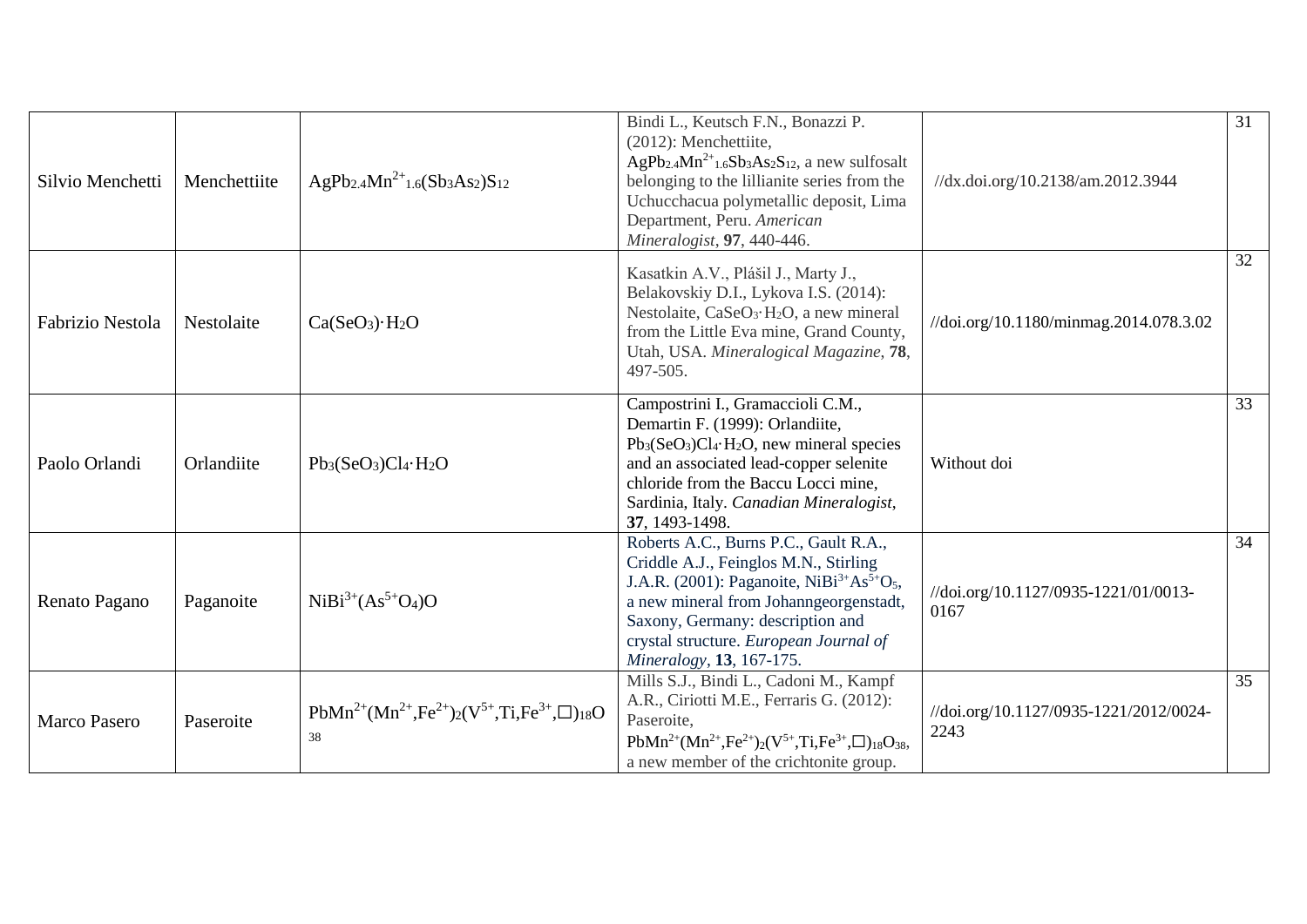|                      |             |                                   | European Journal of Mineralogy, 24,                                                                                  |                                        |    |
|----------------------|-------------|-----------------------------------|----------------------------------------------------------------------------------------------------------------------|----------------------------------------|----|
|                      |             |                                   | 1061-1067.                                                                                                           |                                        | 36 |
|                      |             |                                   | Hawthorne F.C., Cooper M.A., Simmons                                                                                 |                                        |    |
|                      |             |                                   | W.S.(S.), Falster A.U., Laurs B.M.,                                                                                  |                                        |    |
|                      |             |                                   | Armbruster Th., Rossman G.R., Peretti                                                                                |                                        |    |
| Federico             |             |                                   | A., Günter D., Grobéty B. (2004):                                                                                    |                                        |    |
| Pezzotta             | Pezzottaite | $Cs\Box(Be_2Li)Al_2[Si_6O_{18}]$  | Pezzottaite, Cs(Be2Li)Al2Si <sub>6</sub> O <sub>18</sub> a                                                           | Without doi                            |    |
|                      |             |                                   | spectacular new beryl-group mineral                                                                                  |                                        |    |
|                      |             |                                   | from the Sakavalana pegmatite,                                                                                       |                                        |    |
|                      |             |                                   | Fianarantsoa province, Madagascar.                                                                                   |                                        |    |
|                      |             |                                   | Mineralogical Record, 35, 369-378.                                                                                   |                                        |    |
|                      |             |                                   | Cámara F., Biagioni C., Ciriotti M.E.,                                                                               |                                        | 37 |
| Gian Carlo           | Piccoliite  | $CaNaMn3+2(AsO4)2O(OH)$           | Kolitsch U., Bosi F., Paar W.H., Blass                                                                               | Pending                                |    |
| Piccoli              |             |                                   | G., Bittarello E.                                                                                                    |                                        |    |
|                      |             |                                   | Boiocchi M., Callegari A., Ottolini L.                                                                               |                                        | 38 |
|                      |             |                                   | (2006): The crystal structure of                                                                                     |                                        |    |
|                      |             |                                   | piergorite-(Ce),                                                                                                     |                                        |    |
|                      |             |                                   |                                                                                                                      |                                        |    |
| Giancarlo Pierini    | Piergorite- | $Ca_8Ce_2AlLiSi_6B_8O_{36}(OH)_2$ | $Ca_8Ce_2(Al_{0.5}Fe^{3+}_{0.5})_{\Sigma1}(\Box Li, Be)_{2}Si_6B_8O_{36}$                                            | //doi.org/10.2138/am.2006.2139         |    |
|                      | (Ce)        |                                   | $OH,F2$ : A new borosilicate from                                                                                    |                                        |    |
|                      |             |                                   | Vetralla, Italy, with a modified                                                                                     |                                        |    |
|                      |             |                                   | hellandite-type chain.                                                                                               |                                        |    |
|                      |             |                                   | American Mineralogist, 91, 1170-1177.                                                                                |                                        |    |
|                      |             |                                   | Bindi L., Nestola F., Makovicky E.,                                                                                  |                                        | 39 |
|                      |             |                                   | Guastoni A., de Battisti L. (2014): Tl-                                                                              |                                        |    |
| Philippe Roth        | Philrothite | TIAs <sub>3</sub> S <sub>5</sub>  | bearing sulfosalt from the Lengenbach                                                                                | //doi.org/10.1180/minmag.2014.078.1.01 |    |
|                      |             |                                   | quarry, Binn valley, Switzerland:                                                                                    |                                        |    |
|                      |             |                                   | Philrothite, TlAs <sub>3</sub> S <sub>5</sub> . Mineralogical                                                        |                                        |    |
|                      |             |                                   | Magazine, 78, 1-9.                                                                                                   |                                        |    |
|                      |             |                                   | Campostrini I., Demartin F., Scavini M.                                                                              |                                        | 40 |
|                      |             |                                   | (2018): Russoite, NH <sub>4</sub> ClAs <sup>3+</sup> <sub>2</sub> O <sub>3</sub> (H <sub>2</sub> O) <sub>0.5</sub> , |                                        |    |
| <b>Massimo Russo</b> | Russoite    | $(NH_4)As^{3+}2O_3Cl^{1/}2H_2O$   | a new phylloarsenite mineral from                                                                                    | Pending                                |    |
|                      |             |                                   | Solfatara di Pozzuoli, Napoli, Italy.                                                                                |                                        |    |
|                      |             |                                   | Mineralogical Magazine, 82, -                                                                                        |                                        |    |